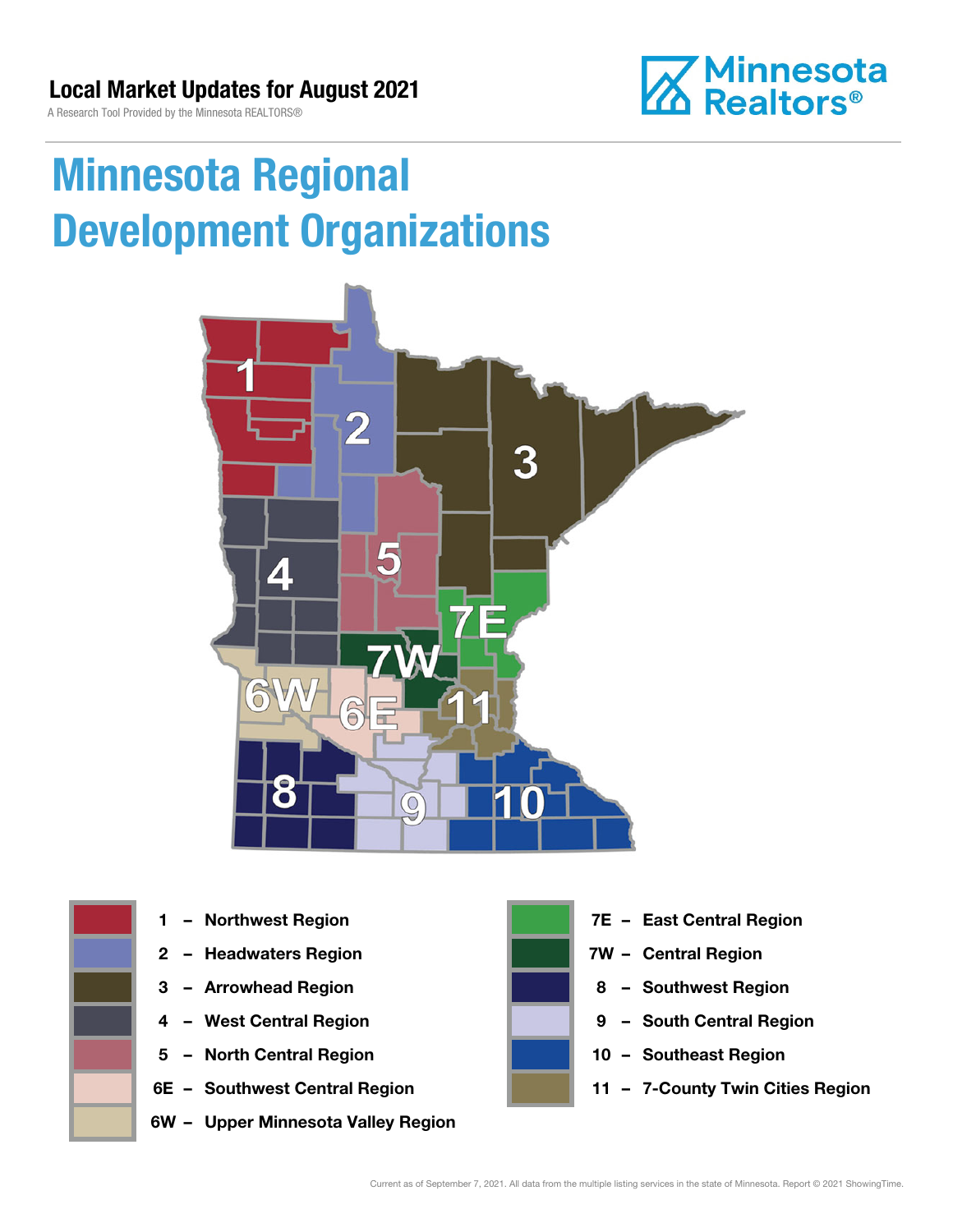A Research Tool Provided by the Minnesota REALTORS®



## 1 – Northwest Region

|                                          | <b>August</b> |           |                | <b>Year to Date</b> |                    |                |
|------------------------------------------|---------------|-----------|----------------|---------------------|--------------------|----------------|
| <b>Key Metrics</b>                       | 2020          | 2021      | Percent Change | <b>Thru 8-2020</b>  | <b>Thru 8-2021</b> | Percent Change |
| <b>New Listings</b>                      | 65            | 57        | $-12.3%$       | 444                 | 385                | $-13.3%$       |
| <b>Pending Sales</b>                     | 71            | 53        | $-25.4%$       | 373                 | 383                | $+2.7%$        |
| <b>Closed Sales</b>                      | 57            | 56        | $-1.8%$        | 298                 | 368                | $+23.5%$       |
| Median Sales Price*                      | \$133,000     | \$158,500 | $+19.2%$       | \$130,000           | \$157,425          | $+21.1%$       |
| Percent of Original List Price Received* | 94.4%         | 97.5%     | $+3.3%$        | 92.0%               | 95.8%              | $+4.1%$        |
| Days on Market Until Sale                | 61            | 47        | $-23.0%$       | 102                 | 69                 | $-32.4%$       |
| Months Supply of Inventory               | 4.2           | 2.0       | $-52.4%$       | --                  |                    | --             |

\* Does not account for sale concessions and/or down payment assistance. Note: Activity for one month can sometimes look extreme due to small sample size.



### **Historical Median Sales Price** Rolling 12-Month Calculation



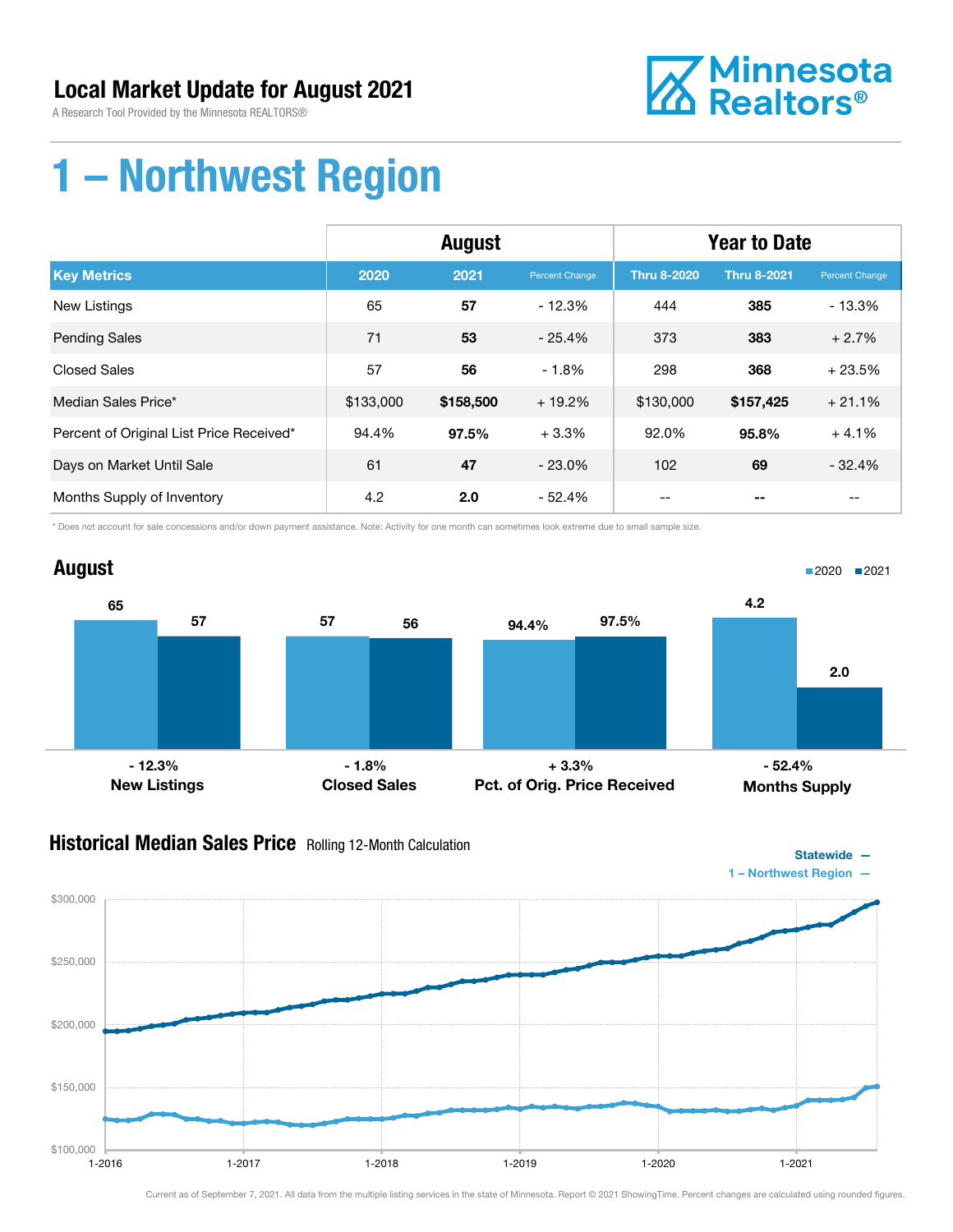A Research Tool Provided by the Minnesota REALTORS®



## 2 – Headwaters Region

|                                          | <b>August</b> |           |                | <b>Year to Date</b> |                    |                |
|------------------------------------------|---------------|-----------|----------------|---------------------|--------------------|----------------|
| <b>Key Metrics</b>                       | 2020          | 2021      | Percent Change | <b>Thru 8-2020</b>  | <b>Thru 8-2021</b> | Percent Change |
| New Listings                             | 149           | 147       | $-1.3%$        | 1.041               | 1,027              | $-1.3%$        |
| <b>Pending Sales</b>                     | 155           | 132       | $-14.8%$       | 871                 | 865                | $-0.7%$        |
| <b>Closed Sales</b>                      | 135           | 120       | $-11.1%$       | 715                 | 761                | $+6.4%$        |
| Median Sales Price*                      | \$195,000     | \$229,900 | $+17.9%$       | \$191,000           | \$224,500          | $+17.5%$       |
| Percent of Original List Price Received* | 94.6%         | 97.6%     | $+3.2%$        | 95.3%               | 98.4%              | $+3.3%$        |
| Days on Market Until Sale                | 75            | 38        | $-49.3%$       | 73                  | 47                 | $-35.6%$       |
| Months Supply of Inventory               | 3.3           | 2.3       | - 30.3%        | --                  | --                 | $- -$          |

\* Does not account for sale concessions and/or down payment assistance. Note: Activity for one month can sometimes look extreme due to small sample size.



### Historical Median Sales Price Rolling 12-Month Calculation



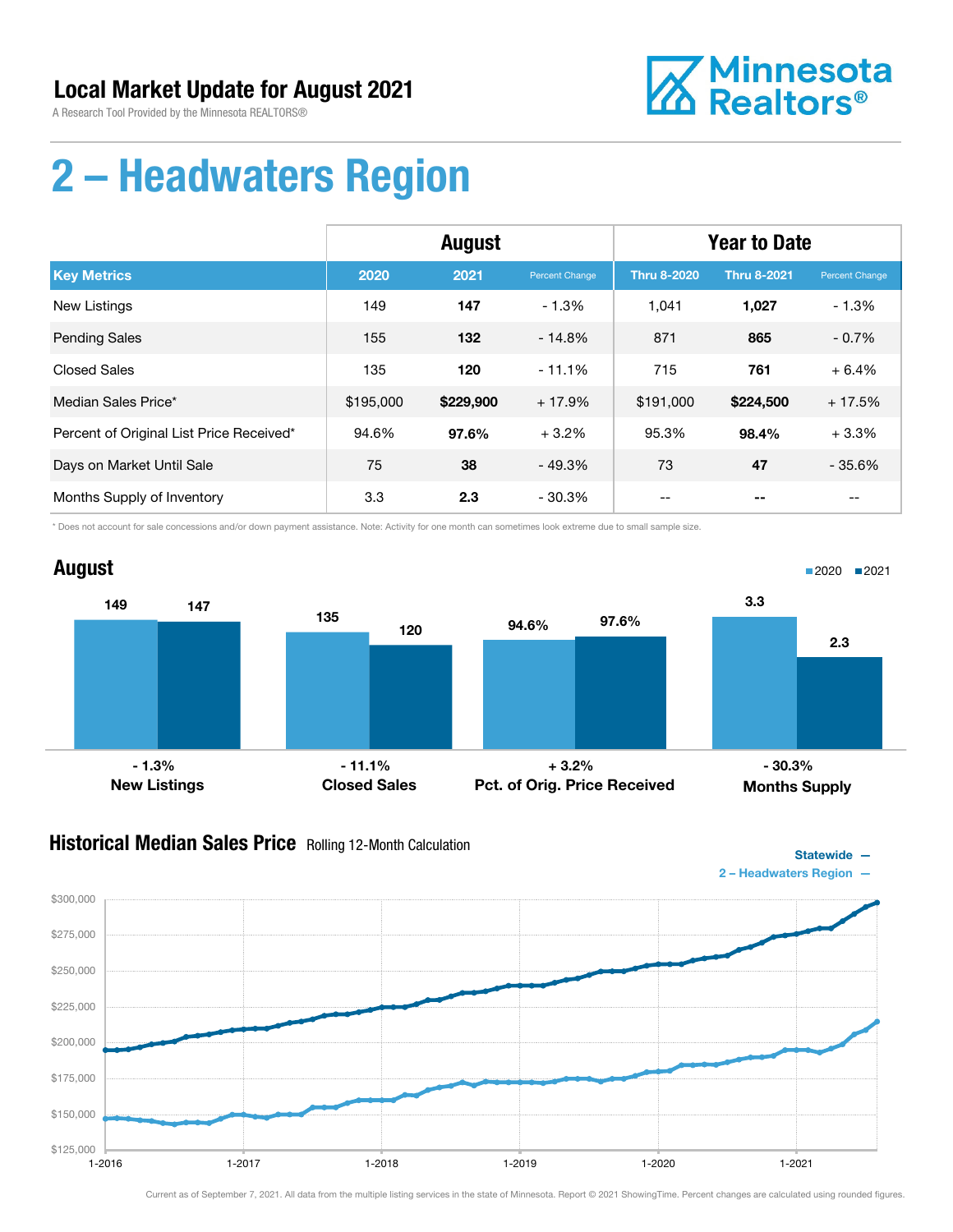A Research Tool Provided by the Minnesota REALTORS®



## 3 – Arrowhead Region

|                                          | August    |           |                | <b>Year to Date</b> |                    |                |
|------------------------------------------|-----------|-----------|----------------|---------------------|--------------------|----------------|
| <b>Key Metrics</b>                       | 2020      | 2021      | Percent Change | <b>Thru 8-2020</b>  | <b>Thru 8-2021</b> | Percent Change |
| New Listings                             | 626       | 618       | $-1.3%$        | 4,553               | 4,391              | $-3.6%$        |
| <b>Pending Sales</b>                     | 704       | 517       | $-26.6%$       | 3,962               | 3,738              | $-5.7%$        |
| <b>Closed Sales</b>                      | 693       | 619       | $-10.7%$       | 3,257               | 3,434              | $+5.4%$        |
| Median Sales Price*                      | \$197,000 | \$223,250 | $+13.3%$       | \$180,000           | \$205,900          | $+14.4%$       |
| Percent of Original List Price Received* | 96.0%     | 98.6%     | $+2.7%$        | 95.1%               | 98.9%              | $+4.0%$        |
| Days on Market Until Sale                | 77        | 37        | $-51.9%$       | 81                  | 52                 | $-35.8%$       |
| Months Supply of Inventory               | 3.6       | 2.5       | - 30.6%        | --                  |                    | $- -$          |

\* Does not account for sale concessions and/or down payment assistance. Note: Activity for one month can sometimes look extreme due to small sample size.



### **Historical Median Sales Price** Rolling 12-Month Calculation



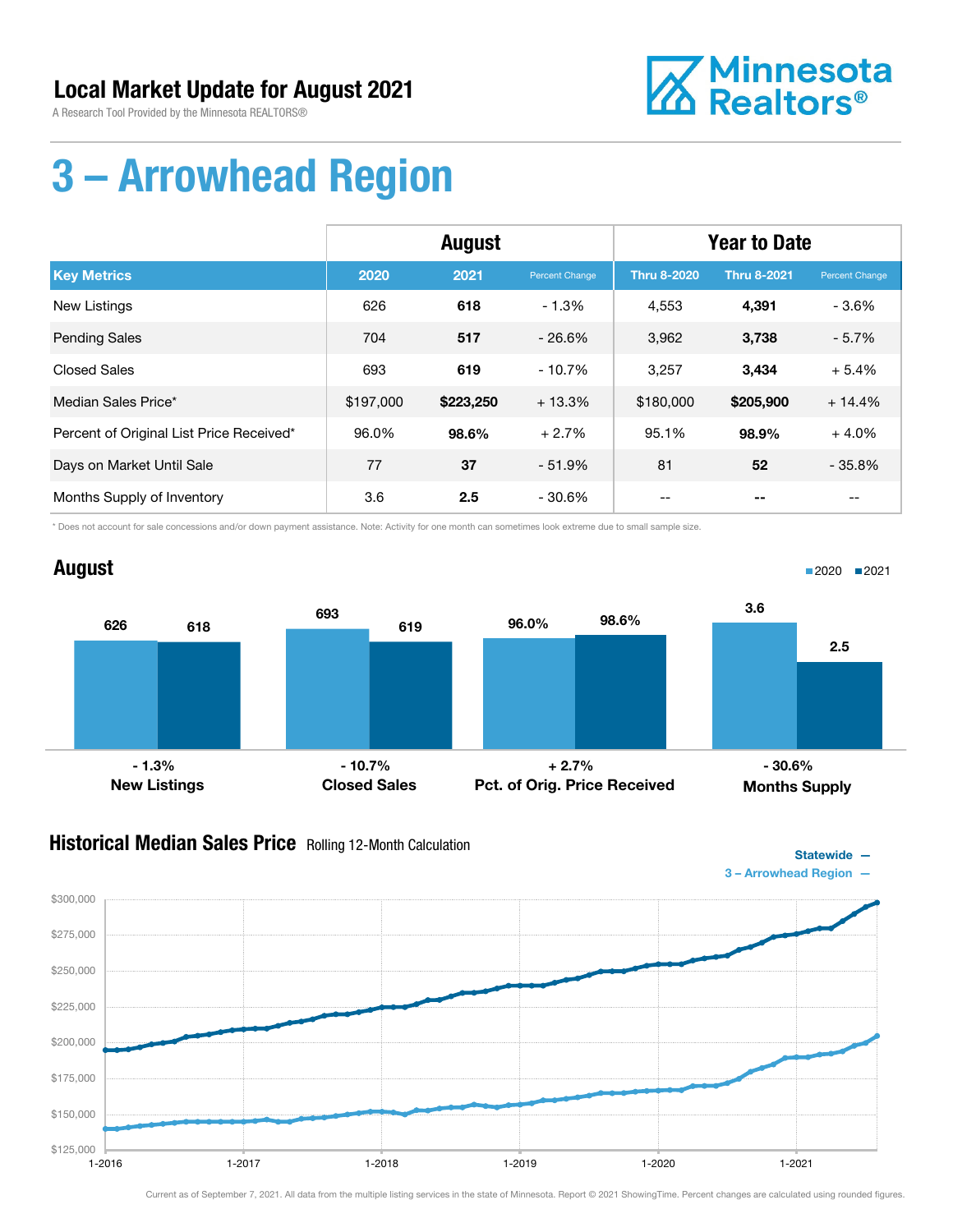A Research Tool Provided by the Minnesota REALTORS®



Statewide —

■2020 2021

# 4 – West Central Region

|                                          | August    |           |                | <b>Year to Date</b> |                    |                       |
|------------------------------------------|-----------|-----------|----------------|---------------------|--------------------|-----------------------|
| <b>Key Metrics</b>                       | 2020      | 2021      | Percent Change | <b>Thru 8-2020</b>  | <b>Thru 8-2021</b> | <b>Percent Change</b> |
| <b>New Listings</b>                      | 360       | 360       | $0.0\%$        | 2,588               | 2,301              | $-11.1%$              |
| <b>Pending Sales</b>                     | 389       | 297       | $-23.7%$       | 2,142               | 1,996              | $-6.8%$               |
| <b>Closed Sales</b>                      | 360       | 269       | $-25.3%$       | 1.761               | 1,748              | $-0.7%$               |
| Median Sales Price*                      | \$233,000 | \$259,900 | $+11.5%$       | \$216,000           | \$239,500          | $+10.9%$              |
| Percent of Original List Price Received* | 96.3%     | 99.9%     | $+3.7%$        | 95.7%               | 98.2%              | $+2.6%$               |
| Days on Market Until Sale                | 61        | 34        | $-44.3%$       | 69                  | 48                 | $-30.4%$              |
| Months Supply of Inventory               | 3.4       | 2.5       | - 26.5%        |                     |                    |                       |

\* Does not account for sale concessions and/or down payment assistance. Note: Activity for one month can sometimes look extreme due to small sample size.

### August



### Historical Median Sales Price Rolling 12-Month Calculation

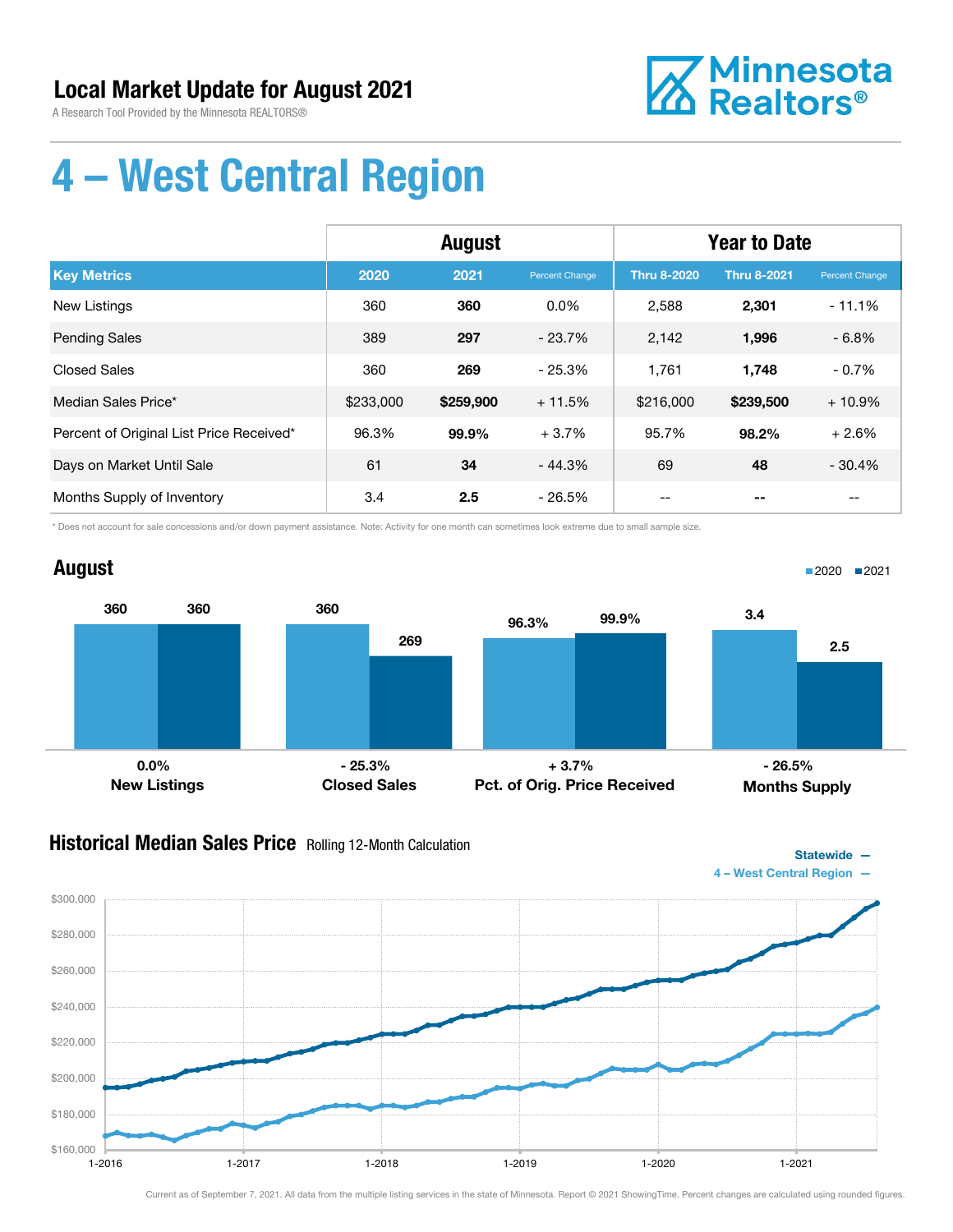

Statewide —

# 5 – North Central Region

|                                          | <b>August</b> |           |                       | <b>Year to Date</b> |                    |                       |
|------------------------------------------|---------------|-----------|-----------------------|---------------------|--------------------|-----------------------|
| <b>Key Metrics</b>                       | 2020          | 2021      | <b>Percent Change</b> | <b>Thru 8-2020</b>  | <b>Thru 8-2021</b> | <b>Percent Change</b> |
| <b>New Listings</b>                      | 456           | 476       | $+4.4%$               | 2.907               | 2,682              | $-7.7%$               |
| <b>Pending Sales</b>                     | 433           | 378       | $-12.7%$              | 2,474               | 2,209              | $-10.7%$              |
| Closed Sales                             | 375           | 340       | $-9.3%$               | 2,087               | 1,958              | $-6.2%$               |
| Median Sales Price*                      | \$240,000     | \$264,900 | $+10.4%$              | \$219,900           | \$249,900          | $+13.6%$              |
| Percent of Original List Price Received* | 96.6%         | 100.7%    | $+4.2%$               | 95.5%               | 99.7%              | $+4.4%$               |
| Days on Market Until Sale                | 62            | 23        | $-62.9%$              | 75                  | 38                 | $-49.3%$              |
| Months Supply of Inventory               | 3.0           | 2.1       | $-30.0\%$             |                     |                    | $- -$                 |

\* Does not account for sale concessions and/or down payment assistance. Note: Activity for one month can sometimes look extreme due to small sample size.



### **Historical Median Sales Price** Rolling 12-Month Calculation

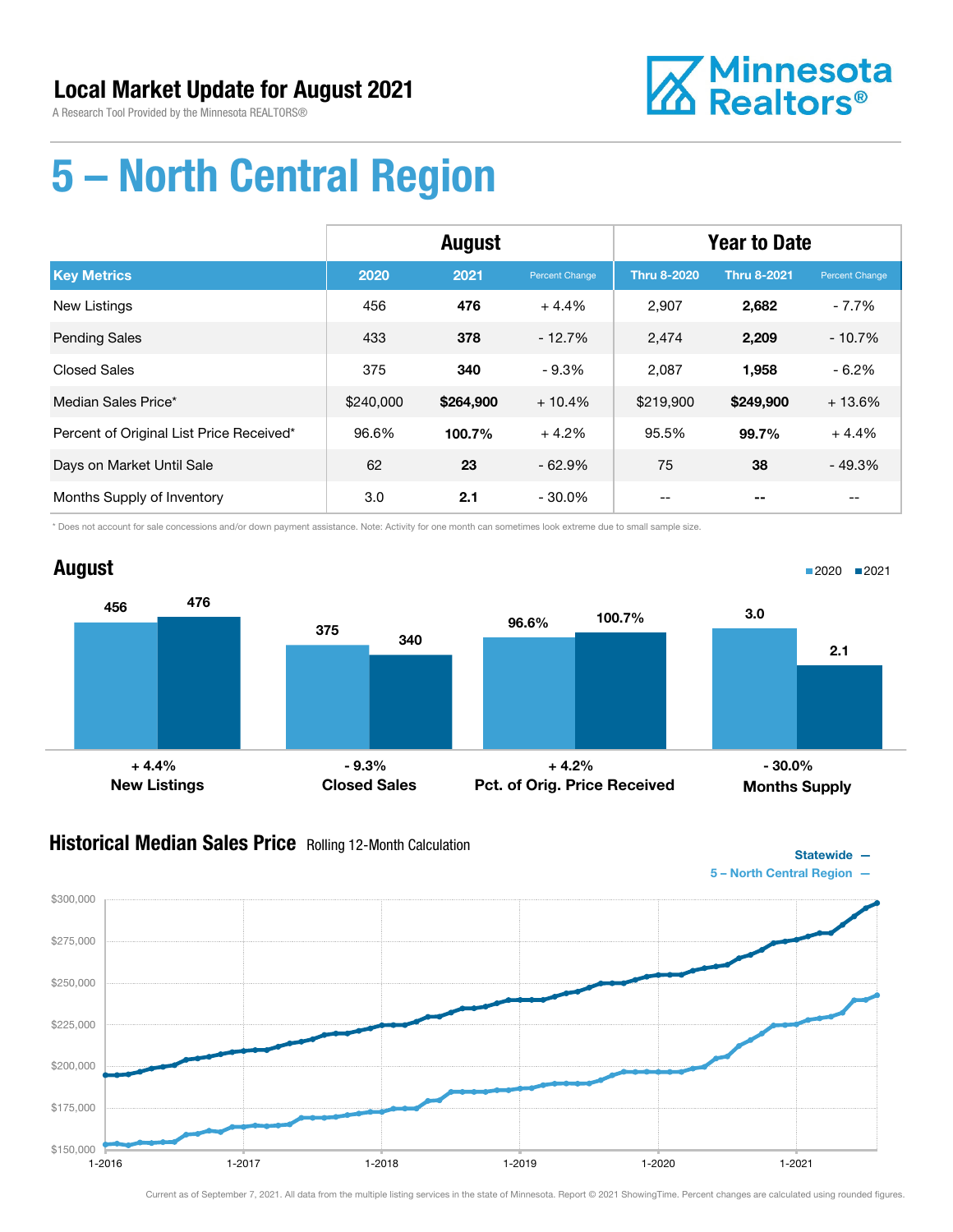

## 6E – Southwest Central Region

|                                          | <b>August</b> |           |                | <b>Year to Date</b> |                    |                |
|------------------------------------------|---------------|-----------|----------------|---------------------|--------------------|----------------|
| <b>Key Metrics</b>                       | 2020          | 2021      | Percent Change | <b>Thru 8-2020</b>  | <b>Thru 8-2021</b> | Percent Change |
| <b>New Listings</b>                      | 178           | 205       | $+15.2%$       | 1,251               | 1,315              | $+5.1%$        |
| <b>Pending Sales</b>                     | 164           | 159       | $-3.0%$        | 1,109               | 1,120              | $+1.0%$        |
| <b>Closed Sales</b>                      | 167           | 167       | $0.0\%$        | 984                 | 1,036              | $+5.3%$        |
| Median Sales Price*                      | \$179,000     | \$234,900 | $+31.2%$       | \$178,200           | \$212,000          | $+19.0%$       |
| Percent of Original List Price Received* | 96.5%         | 99.6%     | $+3.2%$        | 96.3%               | 99.7%              | $+3.5%$        |
| Days on Market Until Sale                | 55            | 30        | $-45.5%$       | 64                  | 36                 | $-43.8%$       |
| Months Supply of Inventory               | 2.7           | 1.7       | $-37.0%$       |                     | --                 | --             |

\* Does not account for sale concessions and/or down payment assistance. Note: Activity for one month can sometimes look extreme due to small sample size.



#### **Historical Median Sales Price** Rolling 12-Month Calculation



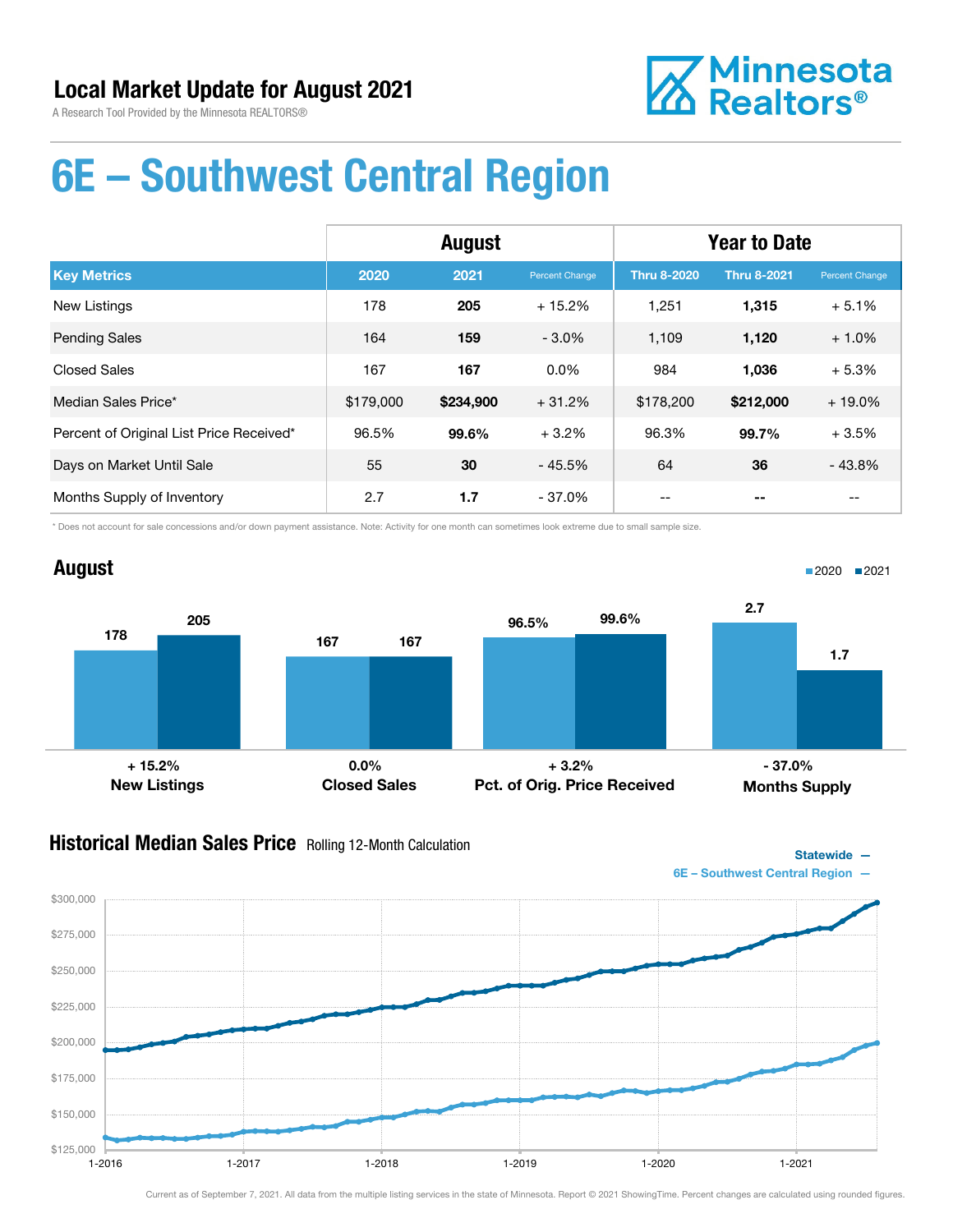**Z** Minnesota<br>**ZA** Realtors<sup>®</sup>

A Research Tool Provided by the Minnesota REALTORS®

# 6W – Upper Minnesota Valley Region

|                                          | August    |           |                | <b>Year to Date</b> |                    |                |
|------------------------------------------|-----------|-----------|----------------|---------------------|--------------------|----------------|
| <b>Key Metrics</b>                       | 2020      | 2021      | Percent Change | Thru 8-2020         | <b>Thru 8-2021</b> | Percent Change |
| <b>New Listings</b>                      | 56        | 53        | $-5.4%$        | 350                 | 347                | $-0.9%$        |
| <b>Pending Sales</b>                     | 43        | 35        | $-18.6%$       | 256                 | 314                | $+22.7%$       |
| Closed Sales                             | 43        | 41        | $-4.7%$        | 239                 | 312                | $+30.5%$       |
| Median Sales Price*                      | \$102,500 | \$110,000 | $+7.3%$        | \$102,700           | \$116,000          | $+13.0%$       |
| Percent of Original List Price Received* | 89.1%     | 91.8%     | $+3.0%$        | 89.5%               | 92.8%              | $+3.7%$        |
| Days on Market Until Sale                | 97        | 76        | $-21.6%$       | 112                 | 85                 | $-24.1%$       |
| Months Supply of Inventory               | 5.6       | 2.6       | $-53.6%$       |                     |                    | $- -$          |

\* Does not account for sale concessions and/or down payment assistance. Note: Activity for one month can sometimes look extreme due to small sample size.



### Historical Median Sales Price Rolling 12-Month Calculation



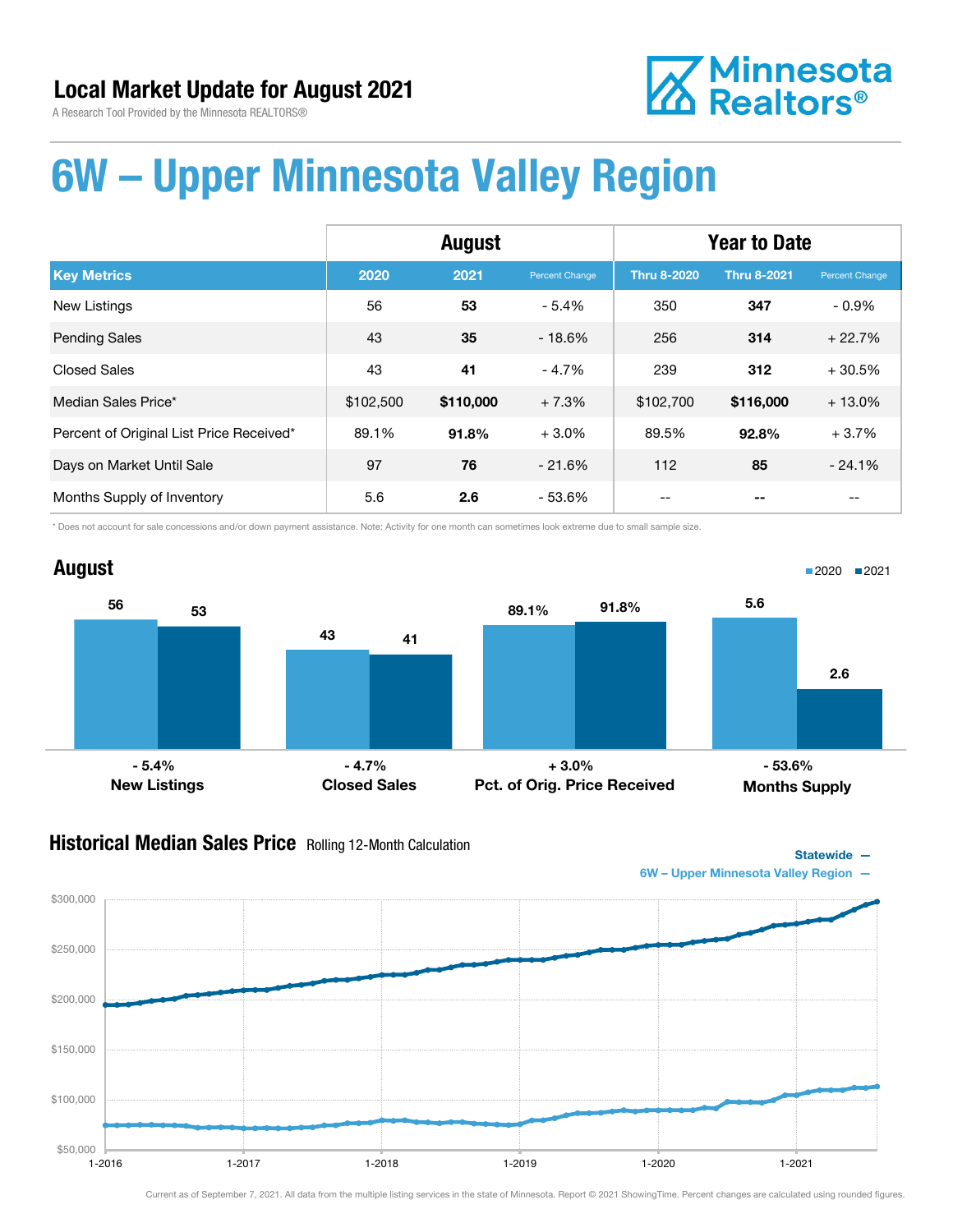

■2020 ■2021

# 7E – East Central Region

|                                          | <b>August</b> |           |                | <b>Year to Date</b> |                    |                |
|------------------------------------------|---------------|-----------|----------------|---------------------|--------------------|----------------|
| <b>Key Metrics</b>                       | 2020          | 2021      | Percent Change | <b>Thru 8-2020</b>  | <b>Thru 8-2021</b> | Percent Change |
| New Listings                             | 394           | 381       | $-3.3%$        | 2,700               | 2,541              | $-5.9\%$       |
| <b>Pending Sales</b>                     | 397           | 315       | $-20.7%$       | 2,284               | 2,160              | $-5.4%$        |
| <b>Closed Sales</b>                      | 367           | 339       | $-7.6%$        | 1,963               | 1,993              | $+1.5%$        |
| Median Sales Price*                      | \$250,000     | \$300,000 | $+20.0\%$      | \$239,900           | \$280,000          | $+16.7%$       |
| Percent of Original List Price Received* | 99.1%         | 102.1%    | $+3.0%$        | 98.2%               | 101.9%             | $+3.8%$        |
| Days on Market Until Sale                | 37            | 27        | $-27.0%$       | 50                  | 31                 | $-38.0%$       |
| Months Supply of Inventory               | 2.1           | 1.6       | $-23.8%$       |                     |                    |                |

\* Does not account for sale concessions and/or down payment assistance. Note: Activity for one month can sometimes look extreme due to small sample size.

### August



### **Historical Median Sales Price** Rolling 12-Month Calculation

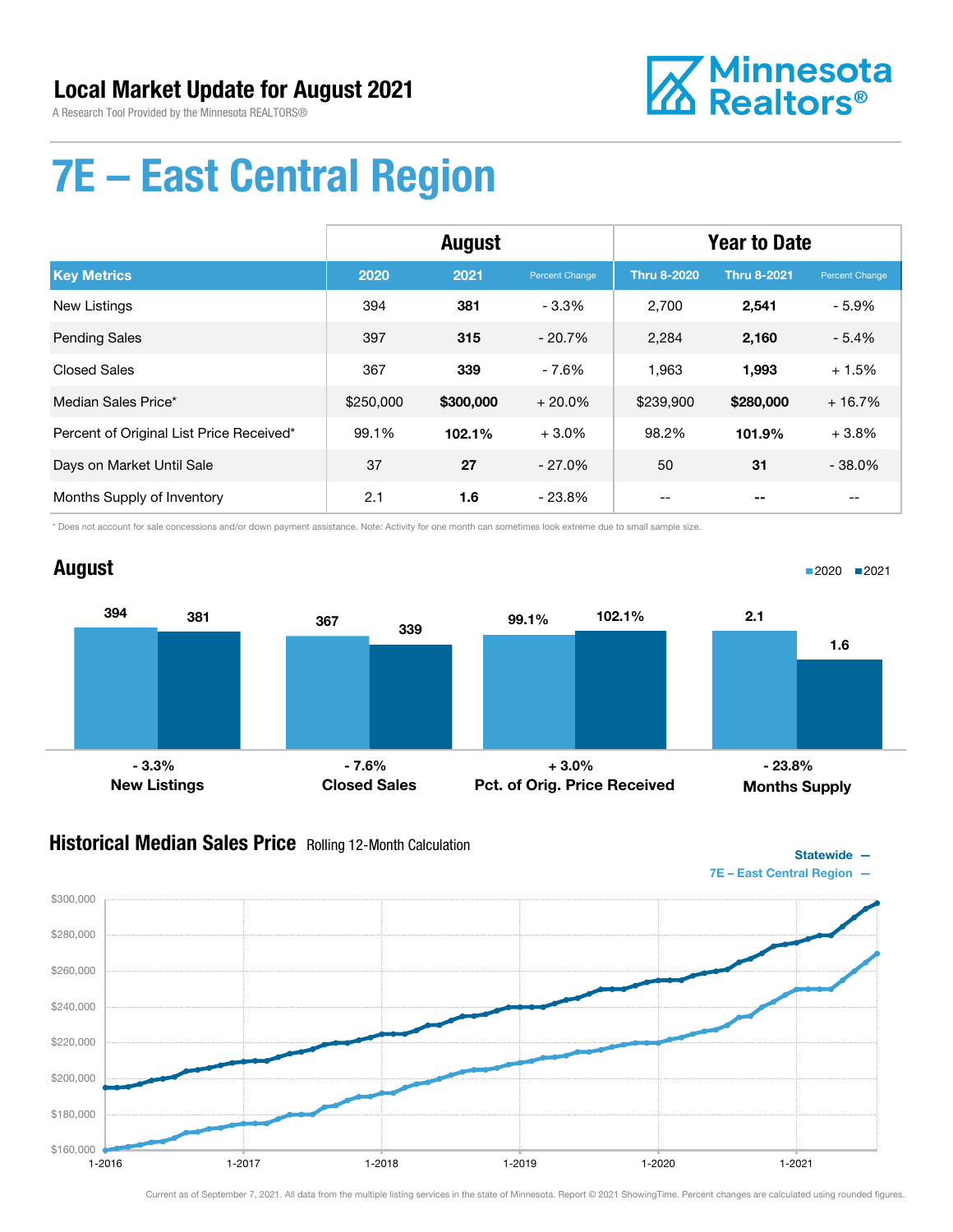A Research Tool Provided by the Minnesota REALTORS®



# 7W – Central Region

|                                          | <b>August</b> |           |                | <b>Year to Date</b> |                    |                |
|------------------------------------------|---------------|-----------|----------------|---------------------|--------------------|----------------|
| <b>Key Metrics</b>                       | 2020          | 2021      | Percent Change | <b>Thru 8-2020</b>  | <b>Thru 8-2021</b> | Percent Change |
| New Listings                             | 933           | 921       | $-1.3%$        | 6,983               | 6,885              | $-1.4%$        |
| <b>Pending Sales</b>                     | 835           | 783       | $-6.2\%$       | 5,753               | 5,794              | $+0.7%$        |
| <b>Closed Sales</b>                      | 884           | 900       | $+1.8%$        | 5,104               | 5,243              | $+2.7%$        |
| Median Sales Price*                      | \$265,000     | \$310,000 | $+17.0%$       | \$258,313           | \$301,750          | $+16.8%$       |
| Percent of Original List Price Received* | 99.3%         | 102.0%    | $+2.7%$        | 98.6%               | 102.0%             | $+3.4%$        |
| Days on Market Until Sale                | 38            | 25        | $-34.2%$       | 46                  | 30                 | $-34.8%$       |
| Months Supply of Inventory               | 2.0           | 1.3       | $-35.0%$       | --                  |                    | $- -$          |

\* Does not account for sale concessions and/or down payment assistance. Note: Activity for one month can sometimes look extreme due to small sample size.

#### August <sup>933</sup> <sup>884</sup> <sup>921</sup> <sup>900</sup> New Listings Closed Sales 99.3% 102.0% Pct. of Orig. Price Received 2.0 1.3 Months Supply ■2020 2021  $-1.3\%$  - 1.3% + 2.7% - 35.0%

### **Historical Median Sales Price** Rolling 12-Month Calculation

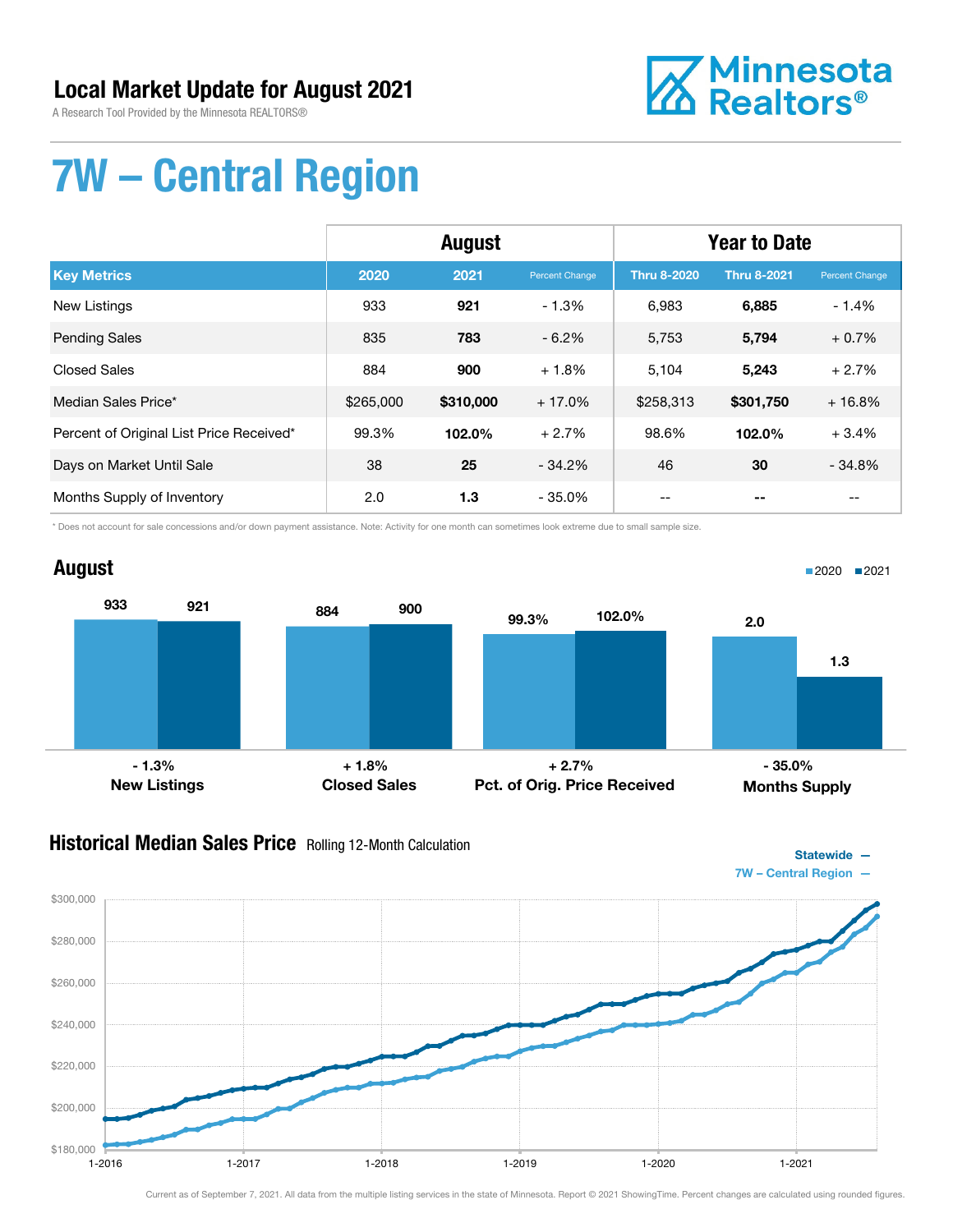A Research Tool Provided by the Minnesota REALTORS®



## 8 – Southwest Region

|                                          | <b>August</b> |           |                | <b>Year to Date</b> |                    |                          |
|------------------------------------------|---------------|-----------|----------------|---------------------|--------------------|--------------------------|
| <b>Key Metrics</b>                       | 2020          | 2021      | Percent Change | Thru 8-2020         | <b>Thru 8-2021</b> | Percent Change           |
| New Listings                             | 120           | 120       | $0.0\%$        | 927                 | 923                | $-0.4%$                  |
| <b>Pending Sales</b>                     | 108           | 118       | $+9.3%$        | 787                 | 854                | $+8.5%$                  |
| Closed Sales                             | 119           | 125       | $+5.0%$        | 690                 | 810                | $+17.4%$                 |
| Median Sales Price*                      | \$149,000     | \$155,000 | $+4.0%$        | \$127,500           | \$144,950          | $+13.7%$                 |
| Percent of Original List Price Received* | 94.5%         | 97.1%     | $+2.8%$        | 92.0%               | 95.2%              | $+3.5%$                  |
| Days on Market Until Sale                | 59            | 33        | $-44.1%$       | 88                  | 67                 | $-23.9%$                 |
| Months Supply of Inventory               | 3.8           | 2.2       | $-42.1%$       | $- -$               | --                 | $\overline{\phantom{m}}$ |

\* Does not account for sale concessions and/or down payment assistance. Note: Activity for one month can sometimes look extreme due to small sample size.



### **Historical Median Sales Price** Rolling 12-Month Calculation



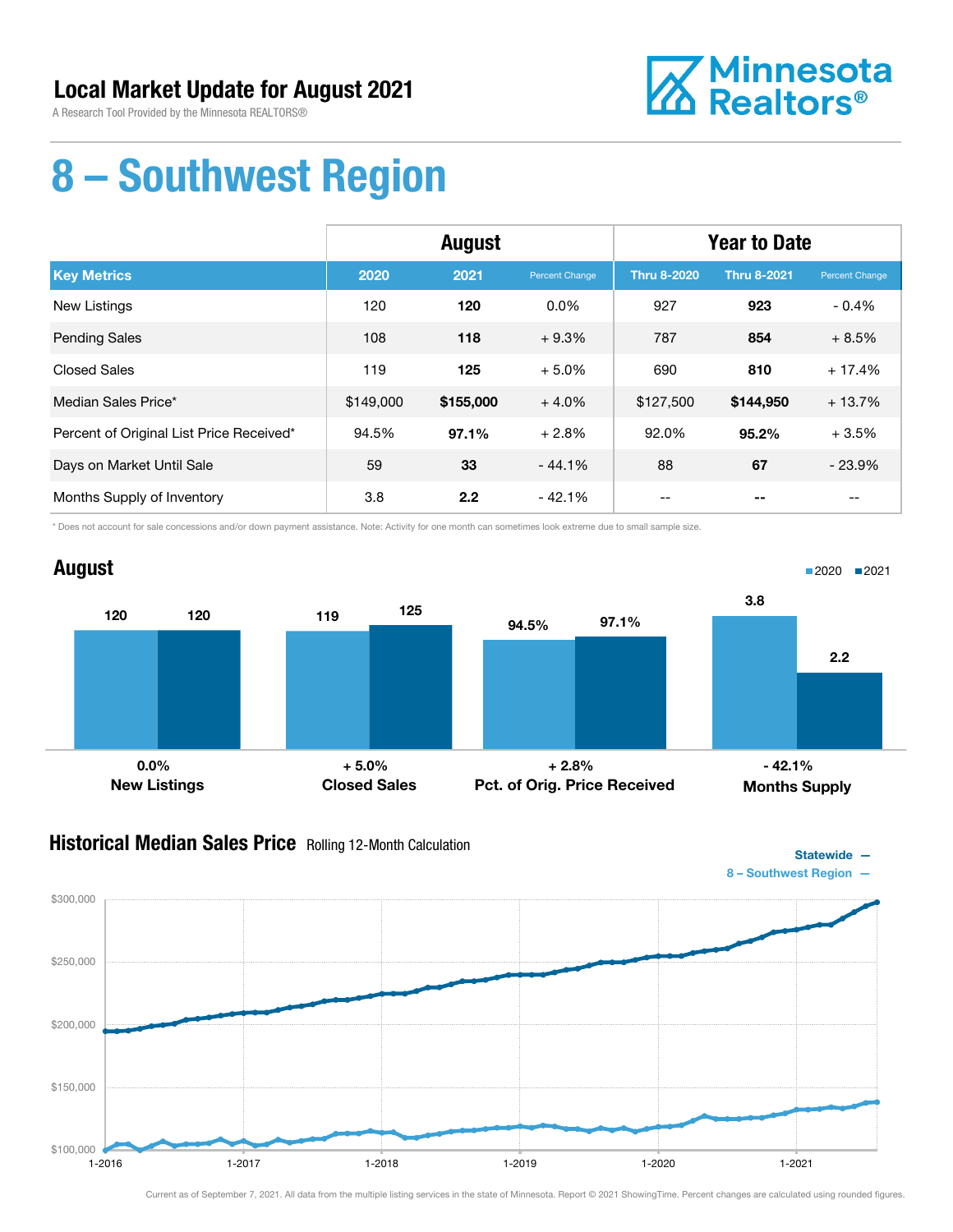

# 9 – South Central Region

|                                          | August    |           |                | <b>Year to Date</b> |                    |                |
|------------------------------------------|-----------|-----------|----------------|---------------------|--------------------|----------------|
| <b>Key Metrics</b>                       | 2020      | 2021      | Percent Change | <b>Thru 8-2020</b>  | <b>Thru 8-2021</b> | Percent Change |
| <b>New Listings</b>                      | 377       | 348       | $-7.7%$        | 2.474               | 2,468              | $-0.2%$        |
| <b>Pending Sales</b>                     | 360       | 280       | $-22.2%$       | 2,402               | 2,240              | $-6.7\%$       |
| <b>Closed Sales</b>                      | 349       | 325       | $-6.9%$        | 2,118               | 2,097              | $-1.0%$        |
| Median Sales Price*                      | \$187,000 | \$228,500 | $+22.2%$       | \$185,000           | \$212,000          | $+14.6%$       |
| Percent of Original List Price Received* | 97.3%     | 100.3%    | $+3.1%$        | 96.1%               | 99.6%              | $+3.6%$        |
| Days on Market Until Sale                | 86        | 55        | $-36.0%$       | 97                  | 67                 | $-30.9%$       |
| Months Supply of Inventory               | 1.9       | 1.5       | $-21.1%$       | --                  |                    | --             |

\* Does not account for sale concessions and/or down payment assistance. Note: Activity for one month can sometimes look extreme due to small sample size.



### Historical Median Sales Price Rolling 12-Month Calculation

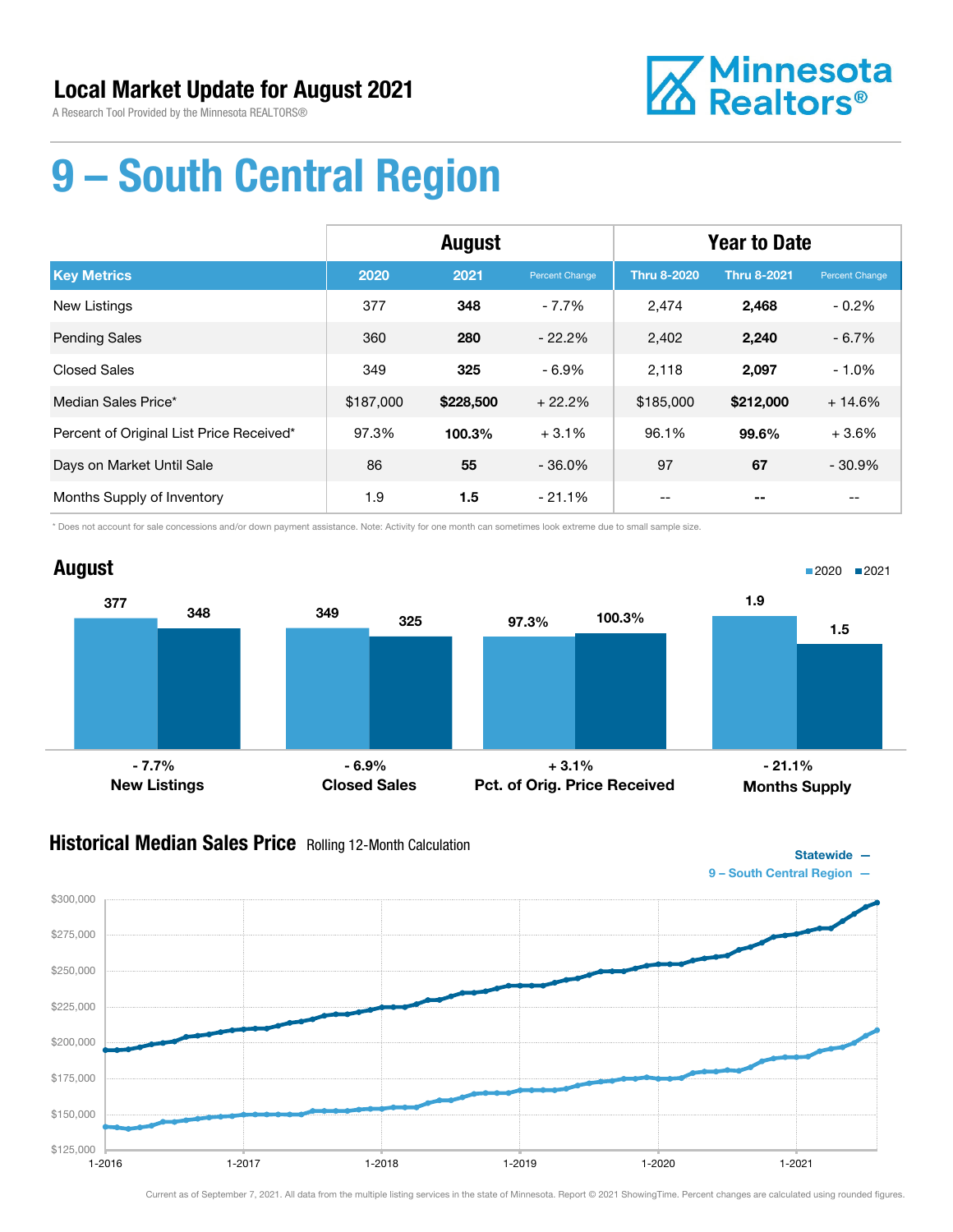A Research Tool Provided by the Minnesota REALTORS®



## 10 – Southeast Region

|                                          | <b>August</b> |           |                | <b>Year to Date</b> |                    |                |
|------------------------------------------|---------------|-----------|----------------|---------------------|--------------------|----------------|
| <b>Key Metrics</b>                       | 2020          | 2021      | Percent Change | <b>Thru 8-2020</b>  | <b>Thru 8-2021</b> | Percent Change |
| <b>New Listings</b>                      | 838           | 781       | $-6.8%$        | 5.750               | 5,754              | $+0.1%$        |
| <b>Pending Sales</b>                     | 757           | 701       | $-7.4%$        | 5,150               | 5,193              | $+0.8%$        |
| <b>Closed Sales</b>                      | 739           | 732       | $-0.9%$        | 4,655               | 4,760              | $+2.3%$        |
| Median Sales Price*                      | \$239,900     | \$260,000 | $+8.4%$        | \$225,000           | \$250,000          | $+11.1%$       |
| Percent of Original List Price Received* | 98.6%         | 100.5%    | $+1.9%$        | 97.6%               | 100.7%             | $+3.2%$        |
| Days on Market Until Sale                | 46            | 25        | $-45.7%$       | 56                  | 32                 | $-42.9%$       |
| Months Supply of Inventory               | 2.0           | 1.4       | $-30.0\%$      | --                  |                    | $- -$          |

\* Does not account for sale concessions and/or down payment assistance. Note: Activity for one month can sometimes look extreme due to small sample size.



### **Historical Median Sales Price** Rolling 12-Month Calculation